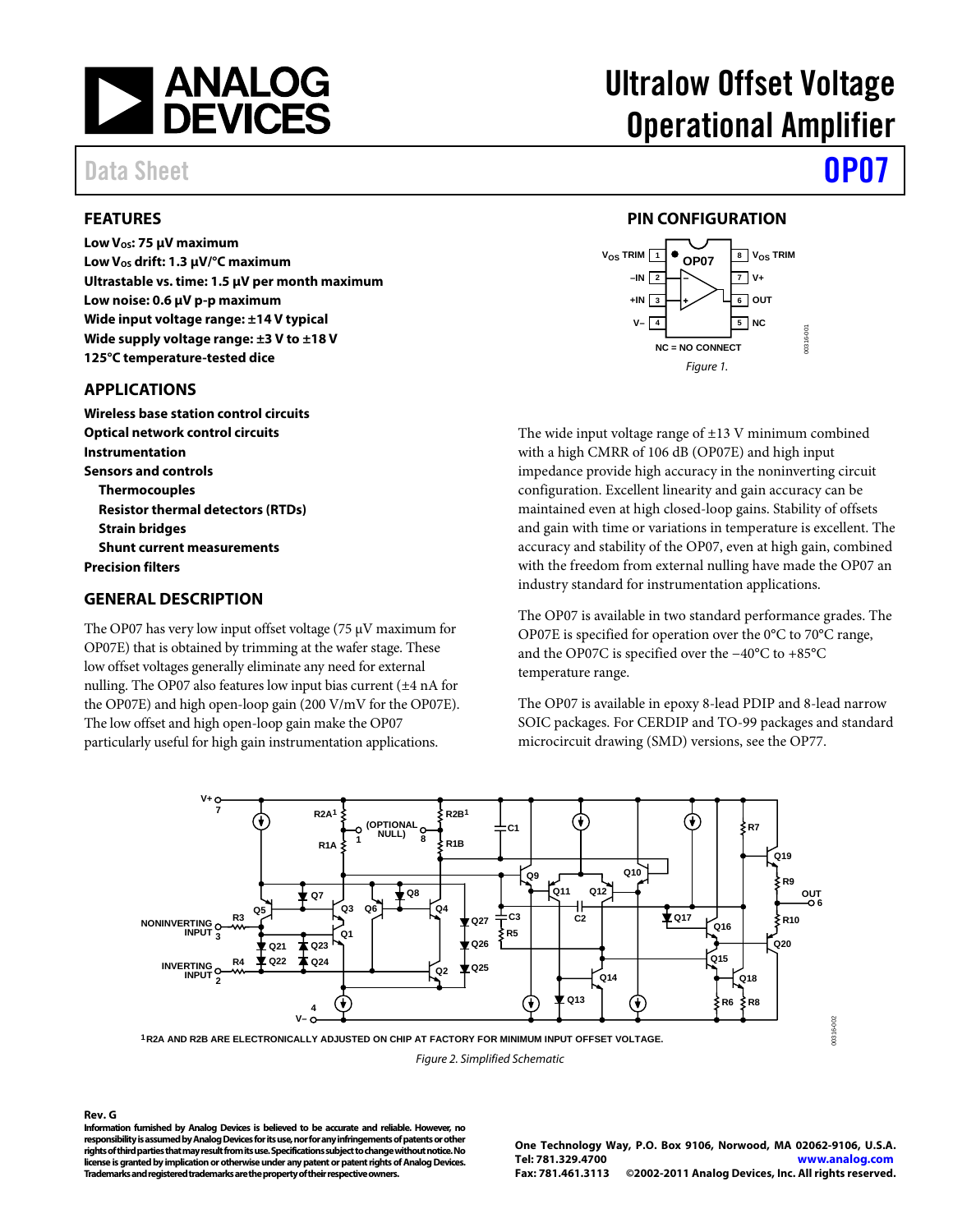## TABLE OF CONTENTS

### <span id="page-1-0"></span>**REVISION HISTORY**

| $10/11$ -Rev. F. to Rev G                      |  |
|------------------------------------------------|--|
|                                                |  |
| $8/10$ -Rev. E. to Rev F                       |  |
|                                                |  |
| $7/09$ —Rev. D. to Rev E                       |  |
|                                                |  |
|                                                |  |
| $7/06$ —Rev. C. to Rev D                       |  |
|                                                |  |
|                                                |  |
|                                                |  |
|                                                |  |
|                                                |  |
|                                                |  |
|                                                |  |
|                                                |  |
|                                                |  |
|                                                |  |
| Changes to Applications Information Section 12 |  |
|                                                |  |
|                                                |  |
|                                                |  |

### **8/03—Rev. B to Rev. C** Changes to OP07E Electrical Specifications..................................2 Changes to OP07C Electrical Specifications .................................3 Edits to Ordering Guide ...................................................................5 Edits to Figure 6.................................................................................9 Updated Outline Dimensions....................................................... 11 **3/03—Rev. A to Rev. B** Updated Package Titles......................................................Universal Updated Outline Dimensions....................................................... 11 **2/02—Rev. 0 to Rev. A** Edits to Features.................................................................................1 Edits to Ordering Guide ...................................................................1 Edits to Pin Connection Drawings .................................................1 Edits to Absolute Maximum Ratings..............................................2 Deleted Electrical Characteristics.............................................. 2–3 Deleted OP07D Column from Electrical Characteristics....... 4–5 Edits to TPCs ................................................................................ 7–9 Edits to High-Speed, Low V<sub>os</sub> Composite Amplifier...................9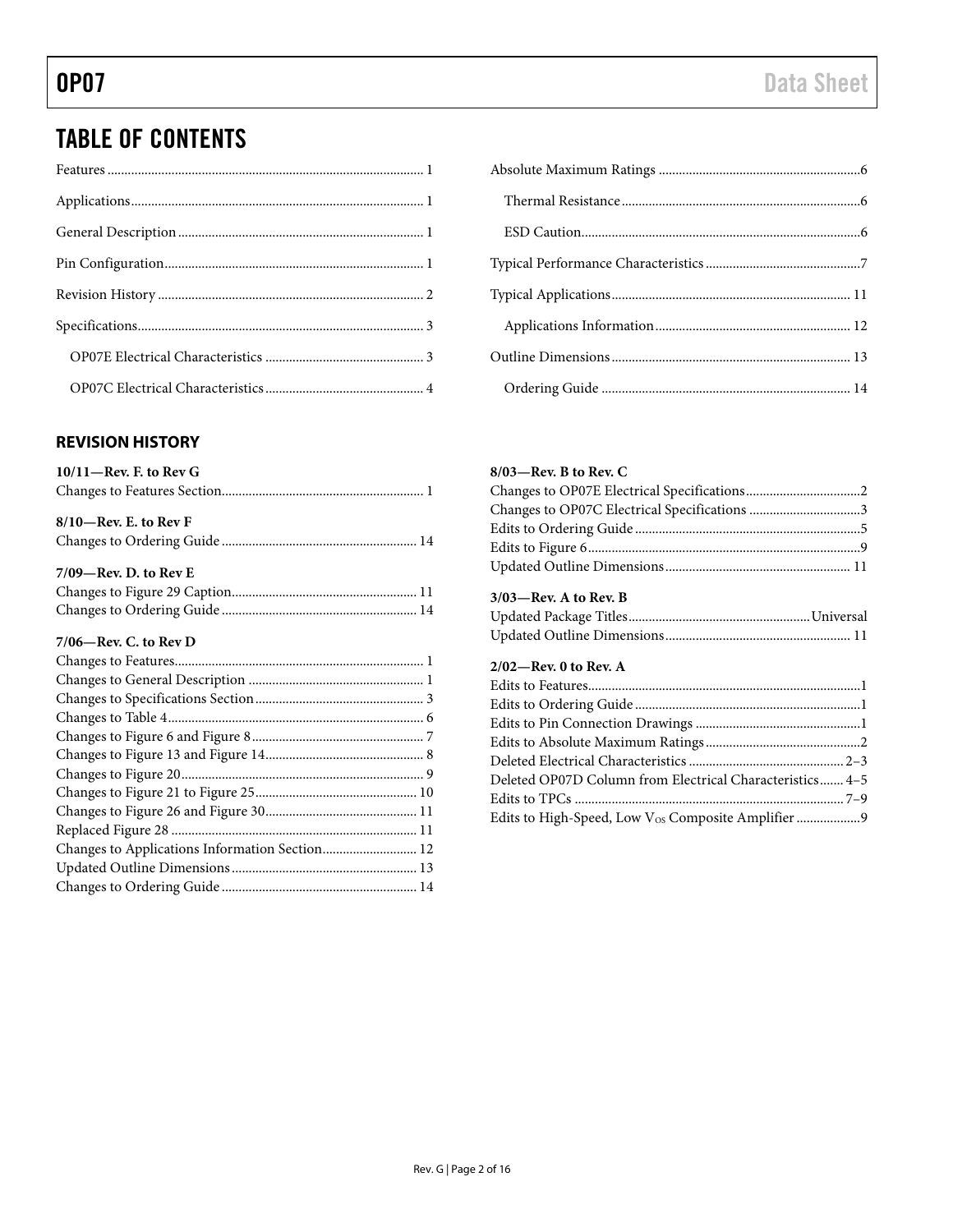## <span id="page-2-0"></span>**SPECIFICATIONS**

### <span id="page-2-1"></span>**OP07E ELECTRICAL CHARACTERISTICS**

 $V_s = \pm 15$  V, unless otherwise noted.

**Table 1.**

| <b>Parameter</b>                                 | Symbol                    | <b>Conditions</b>                                            | Min        | <b>Typ</b>     | Max  | Unit           |
|--------------------------------------------------|---------------------------|--------------------------------------------------------------|------------|----------------|------|----------------|
| <b>INPUT CHARACTERISTICS</b>                     |                           |                                                              |            |                |      |                |
| $T_A = 25^{\circ}C$                              |                           |                                                              |            |                |      |                |
| Input Offset Voltage <sup>1</sup>                | Vos                       |                                                              |            | 30             | 75   | μV             |
| Long-Term V <sub>os</sub> Stability <sup>2</sup> | V <sub>os</sub> /Time     |                                                              |            | 0.3            | 1.5  | µV/Month       |
| Input Offset Current                             | $\log$                    |                                                              |            | 0.5            | 3.8  | nA             |
| <b>Input Bias Current</b>                        | IB                        |                                                              |            | ±1.2           | ±4.0 | nA             |
| Input Noise Voltage                              | e <sub>n</sub> p-p        | 0.1 Hz to $10$ Hz <sup>3</sup>                               |            | 0.35           | 0.6  | µV p-p         |
| Input Noise Voltage Density                      | $e_n$                     | $f_0 = 10$ Hz                                                |            | 10.3           | 18.0 | $nV/\sqrt{Hz}$ |
|                                                  |                           | $f_0 = 100 \text{ Hz}^3$                                     |            | 10.0           | 13.0 | $nV/\sqrt{Hz}$ |
|                                                  |                           | $f0 = 1$ kHz                                                 |            | 9.6            | 11.0 | $nV/\sqrt{Hz}$ |
| <b>Input Noise Current</b>                       | $I_n$ p-p                 |                                                              |            | 14             | 30   | pA p-p         |
| <b>Input Noise Current Density</b>               | $\mathsf{I}_n$            | $f0 = 10 Hz$                                                 |            | 0.32           | 0.80 | pA/√Hz         |
|                                                  |                           | $f_0 = 100 \text{ Hz}^3$                                     |            | 0.14           | 0.23 | pA/√Hz         |
|                                                  |                           | $f_0 = 1$ kHz                                                |            | 0.12           | 0.17 | pA/√Hz         |
| Input Resistance, Differential Mode <sup>4</sup> | $R_{IN}$                  |                                                              | 15         | 50             |      | $M\Omega$      |
| Input Resistance, Common Mode                    | RINCM                     |                                                              |            | 160            |      | $G\Omega$      |
| Input Voltage Range                              | <b>IVR</b>                |                                                              | ±13        | ±14            |      | $\mathsf{V}$   |
| Common-Mode Rejection Ratio                      | <b>CMRR</b>               | $V_{CM} = \pm 13 V$                                          | 106        | 123            |      | dB             |
| Power Supply Rejection Ratio                     | <b>PSRR</b>               | $V_s = \pm 3$ V to $\pm 18$ V                                |            | 5              | 20   | $\mu V/V$      |
| Large Signal Voltage Gain                        | Avo                       | $R_L \geq 2 k\Omega$ , $V_0 = \pm 10 V$                      | 200        | 500            |      | V/mV           |
|                                                  |                           | $R_L \ge 500 \Omega$ , $V_0 = \pm 0.5 V$ , $V_s = \pm 3 V^4$ | 150        | 400            |      | V/mV           |
| $0^{\circ}C \leq T_A \leq 70^{\circ}C$           |                           |                                                              |            |                |      |                |
| Input Offset Voltage <sup>1</sup>                | Vos                       |                                                              |            | 45             | 130  | μV             |
| Voltage Drift Without External Trim <sup>4</sup> | $TCV_{OS}$                |                                                              |            | 0.3            | 1.3  | µV/°C          |
| Voltage Drift with External Trim <sup>3</sup>    | <b>TCVOSN</b>             | $R_P = 20 k\Omega$                                           |            | 0.3            | 1.3  | µV/°C          |
| Input Offset Current                             | $I_{OS}$                  |                                                              |            | 0.9            | 5.3  | nA             |
| Input Offset Current Drift                       | <b>TClos</b>              |                                                              |            | 8              | 35   | pA/°C          |
| <b>Input Bias Current</b>                        | $\mathsf{I}_{\mathsf{B}}$ |                                                              |            | ±1.5           | ±5.5 | nA             |
| Input Bias Current Drift                         | <b>TCIB</b>               |                                                              |            | 13             | 35   | pA/°C          |
| Input Voltage Range                              | <b>IVR</b>                |                                                              | ±13        | ±13.5          |      | V              |
| Common-Mode Rejection Ratio                      | <b>CMRR</b>               | $V_{CM} = \pm 13 V$                                          | 103        | 123            |      | dB             |
| Power Supply Rejection Ratio                     | <b>PSRR</b>               | $V_s = \pm 3$ V to $\pm 18$ V                                |            | $\overline{7}$ | 32   | $\mu V/V$      |
| Large Signal Voltage Gain                        | Avo                       | $R_L \geq 2 k\Omega$ , $V_0 = \pm 10 V$                      | 180        | 450            |      | V/mV           |
| <b>OUTPUT CHARACTERISTICS</b>                    |                           |                                                              |            |                |      |                |
| $T_A = 25^{\circ}C$                              |                           |                                                              |            |                |      |                |
| <b>Output Voltage Swing</b>                      | $\mathsf{V}\circ$         | $R_L \geq 10 k\Omega$                                        | ±12.5      | ±13.0          |      | V              |
|                                                  |                           | $R_L \geq 2 k\Omega$                                         | $\pm 12.0$ | ±12.8          |      | $\vee$         |
|                                                  |                           | $R_L \geq 1$ kΩ                                              | ±10.5      | ±12.0          |      | V              |
| $0^{\circ}C \leq T_A \leq 70^{\circ}C$           |                           |                                                              |            |                |      |                |
| Output Voltage Swing                             | $V_{\rm O}$               | $R_L \geq 2 k\Omega$                                         | ±12        | ±12.6          |      | V              |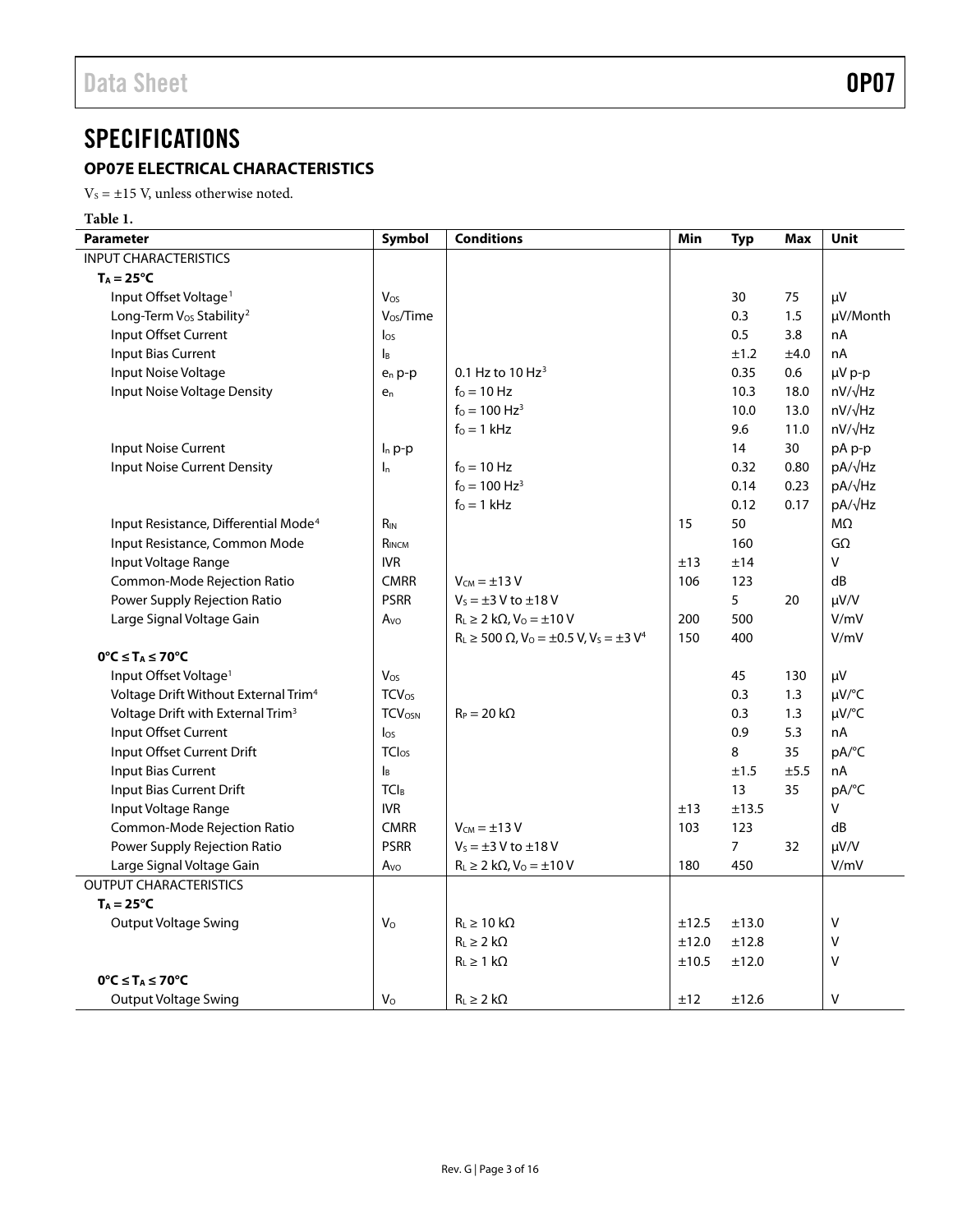<span id="page-3-1"></span>

| <b>Parameter</b>            | Symbol    | <b>Conditions</b>         | Min | Typ | Max | Unit       |
|-----------------------------|-----------|---------------------------|-----|-----|-----|------------|
| DYNAMIC PERFORMANCE         |           |                           |     |     |     |            |
| $T_A = 25^{\circ}C$         |           |                           |     |     |     |            |
| Slew Rate                   | <b>SR</b> | $R_{L} \geq 2 k\Omega^3$  | 0.1 | 0.3 |     | $V/\mu s$  |
| Closed-Loop Bandwidth       | <b>BW</b> | $A_{VOL} = 1^5$           | 0.4 | 0.6 |     | <b>MHz</b> |
| Open-Loop Output Resistance | Ro        | $V_0 = 0, I_0 = 0$        |     | 60  |     | Ω          |
| <b>Power Consumption</b>    | $P_{d}$   | $V_s = \pm 15$ V, No load |     | 75  | 120 | mW         |
|                             |           | $V_s = \pm 3$ V, No load  |     | 4   | 6   | mW         |
| Offset Adjustment Range     |           | $R_P = 20 k\Omega$        |     | ±4  |     | mV         |

<sup>1</sup> Input offset voltage measurements are performed by automated test equipment approximately 0.5 seconds after application of power.

 $^2$  Long-term input offset voltage stability refers to the averaged trend time of V<sub>os</sub> vs. the time over extended periods after the first 30 days of operation. Excluding the initial hour of operation, changes in Vos during the first 30 operating days are typically 2.5 µV. Refer to th[e Typical Performance Characteristics](#page-6-0) section. Parameter is sample tested.

<sup>3</sup> Sample tested.

<sup>4</sup> Guaranteed by design.

<span id="page-3-0"></span><sup>5</sup> Guaranteed but not tested.

### **OP07C ELECTRICAL CHARACTERISTICS**

 $\mathrm{V}_\mathrm{S} = \pm 15$  V, unless otherwise noted.

| ٠<br>۹ |  |
|--------|--|
|--------|--|

| <b>Parameter</b>                                              | Symbol                   | <b>Conditions</b>                                            | Min | <b>Typ</b>     | <b>Max</b> | <b>Unit</b>     |
|---------------------------------------------------------------|--------------------------|--------------------------------------------------------------|-----|----------------|------------|-----------------|
| <b>INPUT CHARACTERISTICS</b>                                  |                          |                                                              |     |                |            |                 |
| $T_A = 25^{\circ}C$                                           |                          |                                                              |     |                |            |                 |
| Input Offset Voltage <sup>1</sup>                             | Vos                      |                                                              |     | 60             | 150        | μV              |
| Long-Term V <sub>os</sub> Stability <sup>2</sup>              | Vos/Time                 |                                                              |     | 0.4            | 2.0        | µV/Month        |
| Input Offset Current                                          | $\log$                   |                                                              |     | 0.8            | 6.0        | nA              |
| Input Bias Current                                            | Iв                       |                                                              |     | ±1.8           | ±7.0       | nA              |
| Input Noise Voltage                                           | $e_n$ p-p                | 0.1 Hz to $10$ Hz <sup>3</sup>                               |     | 0.38           | 0.65       | µV p-p          |
| Input Noise Voltage Density                                   | $e_n$                    | $f0 = 10 Hz$                                                 |     | 10.5           | 20.0       | $nV/\sqrt{Hz}$  |
|                                                               |                          | $f_0 = 100 \text{ Hz}^3$                                     |     | 10.2           | 13.5       | $nV/\sqrt{Hz}$  |
|                                                               |                          | $f_0 = 1$ kHz                                                |     | 9.8            | 11.5       | nV/√Hz          |
| Input Noise Current                                           | $I_n$ p-p                |                                                              |     | 15             | 35         | pA p-p          |
| <b>Input Noise Current Density</b>                            | $\mathsf{I}_n$           | $f0 = 10 Hz$                                                 |     | 0.35           | 0.90       | pA/√Hz          |
|                                                               |                          | $f_0 = 100 \text{ Hz}^3$                                     |     | 0.15           | 0.27       | pA/√Hz          |
|                                                               |                          | $f_0 = 1$ kHz                                                |     | 0.13           | 0.18       | pA/ $\sqrt{Hz}$ |
| Input Resistance, Differential Mode <sup>4</sup>              | $R_{IN}$                 |                                                              | 8   | 33             |            | $M\Omega$       |
| Input Resistance, Common Mode                                 | RINCM                    |                                                              |     | 120            |            | $G\Omega$       |
| Input Voltage Range                                           | <b>IVR</b>               |                                                              | ±13 | ±14            |            | $\vee$          |
| Common-Mode Rejection Ratio                                   | <b>CMRR</b>              | $V_{CM} = \pm 13 V$                                          | 100 | 120            |            | dB              |
| Power Supply Rejection Ratio                                  | <b>PSRR</b>              | $V_s = \pm 3$ V to $\pm 18$ V                                |     | $\overline{7}$ | 32         | $\mu V/V$       |
| Large Signal Voltage Gain                                     | A <sub>VO</sub>          | $R_L \geq 2 k\Omega$ , $V_0 = \pm 10 V$                      | 120 | 400            |            | V/mV            |
|                                                               |                          | $R_L \ge 500 \Omega$ , $V_0 = \pm 0.5 V$ , $V_s = \pm 3 V^4$ | 100 | 400            |            | V/mV            |
| $-40^{\circ}$ C $\leq$ T <sub>A</sub> $\leq$ +85 $^{\circ}$ C |                          |                                                              |     |                |            |                 |
| Input Offset Voltage <sup>1</sup>                             | Vos                      |                                                              |     | 85             | 250        | μV              |
| Voltage Drift Without External Trim <sup>4</sup>              | <b>TCV</b> <sub>os</sub> |                                                              |     | 0.5            | 1.8        | µV/°C           |
| Voltage Drift with External Trim <sup>3</sup>                 | <b>TCVOSN</b>            | $R_P = 20 k\Omega$                                           |     | 0.4            | 1.6        | µV/°C           |
| Input Offset Current                                          | $\log$                   |                                                              |     | 1.6            | 8.0        | nA              |
| Input Offset Current Drift                                    | TCI <sub>OS</sub>        |                                                              |     | 12             | 50         | pA/°C           |
| Input Bias Current                                            | Iв                       |                                                              |     | ±2.2           | ±9.0       | nA              |
| Input Bias Current Drift                                      | TCI <sub>B</sub>         |                                                              |     | 18             | 50         | pA/°C           |
| Input Voltage Range                                           | <b>IVR</b>               |                                                              | ±13 | ±13.5          |            | $\vee$          |
| Common-Mode Rejection Ratio                                   | <b>CMRR</b>              | $V_{CM} = \pm 13 V$                                          | 97  | 120            |            | dB              |
| Power Supply Rejection Ratio                                  | <b>PSRR</b>              | $V_s = \pm 3$ V to $\pm 18$ V                                |     | 10             | 51         | $\mu V/V$       |
| Large Signal Voltage Gain                                     | $A_{VQ}$                 | $R_L \geq 2 k\Omega$ , $V_0 = \pm 10 V$                      | 100 | 400            |            | V/mV            |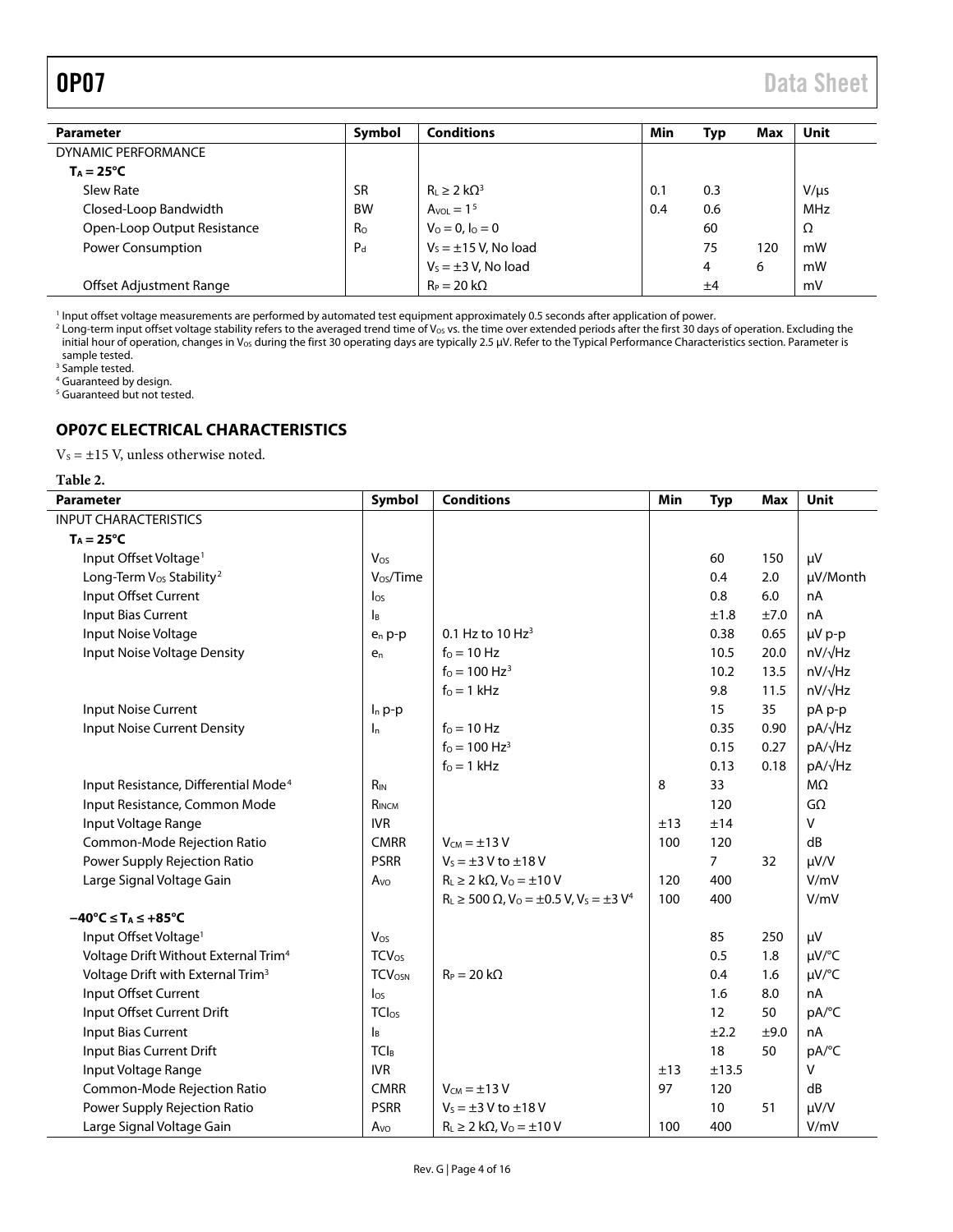Data Sheet **OP07** 

| <b>Parameter</b>                                              | Symbol         | <b>Conditions</b>         | Min   | Typ   | Max | Unit      |
|---------------------------------------------------------------|----------------|---------------------------|-------|-------|-----|-----------|
|                                                               |                |                           |       |       |     |           |
| <b>OUTPUT CHARACTERISTICS</b>                                 |                |                           |       |       |     |           |
| $T_A = 25^{\circ}C$                                           |                |                           |       |       |     |           |
| Output Voltage Swing                                          | V <sub>o</sub> | $R1 \ge 10 k\Omega$       | ±12.0 | ±13.0 |     | v         |
|                                                               |                | $R_L \geq 2 k\Omega$      | ±11.5 | ±12.8 |     | v         |
|                                                               |                | $R_L \geq 1 k\Omega$      |       | ±12.0 |     | v         |
| $-40^{\circ}$ C $\leq$ T <sub>A</sub> $\leq$ +85 $^{\circ}$ C |                |                           |       |       |     |           |
| Output Voltage Swing                                          | $V_{\rm O}$    | $R_L \geq 2 k\Omega$      | ±12   | ±12.6 |     | V         |
| <b>DYNAMIC PERFORMANCE</b>                                    |                |                           |       |       |     |           |
| $T_A = 25^{\circ}C$                                           |                |                           |       |       |     |           |
| Slew Rate                                                     | <b>SR</b>      | $R_1 \geq 2 k\Omega^3$    | 0.1   | 0.3   |     | $V/\mu s$ |
| Closed-Loop Bandwidth                                         | <b>BW</b>      | $AvOL = 15$               | 0.4   | 0.6   |     | MHz       |
| Open-Loop Output Resistance                                   | R <sub>O</sub> | $V_0 = 0, I_0 = 0$        |       | 60    |     | $\Omega$  |
| <b>Power Consumption</b>                                      | $P_d$          | $V_s = \pm 15$ V, No load |       | 80    | 150 | mW        |
|                                                               |                | $V_s = \pm 3$ V, No load  |       | 4     | 8   | mW        |
| Offset Adjustment Range                                       |                | $R_P = 20 k\Omega$        |       | ±4    |     | mV        |

<span id="page-4-0"></span><sup>1</sup> Input offset voltage measurements are performed by automated test equipment approximately 0.5 seconds after application of power.

<span id="page-4-1"></span><sup>2</sup> Long-term input offset voltage stability refers to the averaged trend time of V<sub>os</sub> vs. the time over extended periods after the first 30 days of operation. Excluding the initial hour of operation, changes in V<sub>os</sub> during the first 30 operating days are typically 2.5 µV. Refer to th[e Typical Performance Characteristics](#page-6-0) section. Parameter is sample tested.

<sup>3</sup> Sample tested.

<sup>4</sup> Guaranteed by design.

<sup>5</sup> Guaranteed but not tested.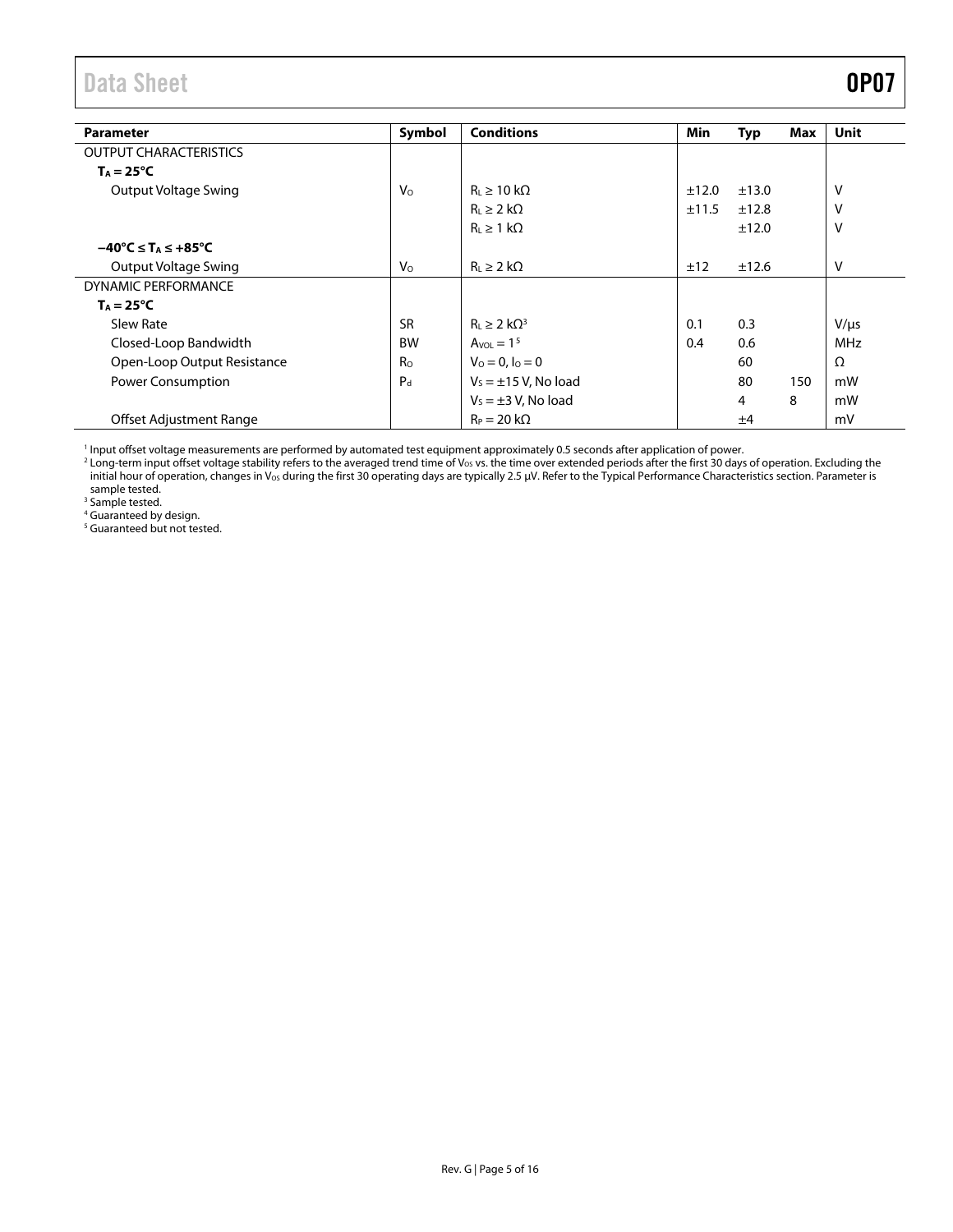### <span id="page-5-0"></span>ABSOLUTE MAXIMUM RATINGS

#### **Table 3.**

| <b>Parameter</b>                     | <b>Ratings</b>                      |
|--------------------------------------|-------------------------------------|
| Supply Voltage (V <sub>s</sub> )     | $+22V$                              |
| Input Voltage <sup>1</sup>           | $+22V$                              |
| Differential Input Voltage           | $+30V$                              |
| <b>Output Short-Circuit Duration</b> | Indefinite                          |
| Storage Temperature Range            |                                     |
| S and P Packages                     | $-65^{\circ}$ C to $+125^{\circ}$ C |
| <b>Operating Temperature Range</b>   |                                     |
| OP07F                                | 0°C to 70°C                         |
| OP07C                                | $-40^{\circ}$ C to $+85^{\circ}$ C  |
| <b>Junction Temperature</b>          | $150^{\circ}$ C                     |
| Lead Temperature, Soldering (60 sec) | 300 $\mathrm{^{\circ}C}$            |

<sup>1</sup> For supply voltages less than  $\pm$ 22 V, the absolute maximum input voltage is equal to the supply voltage.

Stresses above those listed under Absolute Maximum Ratings may cause permanent damage to the device. This is a stress rating only; functional operation of the device at these or any other conditions above those indicated in the operational section of this specification is not implied. Exposure to absolute maximum rating conditions for extended periods may affect device reliability.

### <span id="page-5-1"></span>**THERMAL RESISTANCE**

 $\theta_{JA}$  is specified for the worst-case conditions, that is, a device soldered in a circuit board for surface-mount packages.

| Table 4. Thermal Resistance |  |
|-----------------------------|--|
|-----------------------------|--|

| Package Type             | $\theta_{JA}$ | $\theta_{\rm JC}$ | Unit |
|--------------------------|---------------|-------------------|------|
| 8-Lead PDIP (P-Suffix)   | 103           | 43                | °C/W |
| 8-Lead SOIC N (S-Suffix) | 158           | 43                | °C/W |

#### <span id="page-5-2"></span>**ESD CAUTION**

ESD (electrostatic discharge) sensitive device. Electrostatic charges as high as 4000 V readily accumulate on the human body and test equipment and can discharge without detection. Although this product features proprietary ESD protection circuitry, permanent damage may occur on devices subjected to high energy electrostatic discharges. Therefore, proper ESD precautions are recommended to avoid performance degradation or loss of functionality.

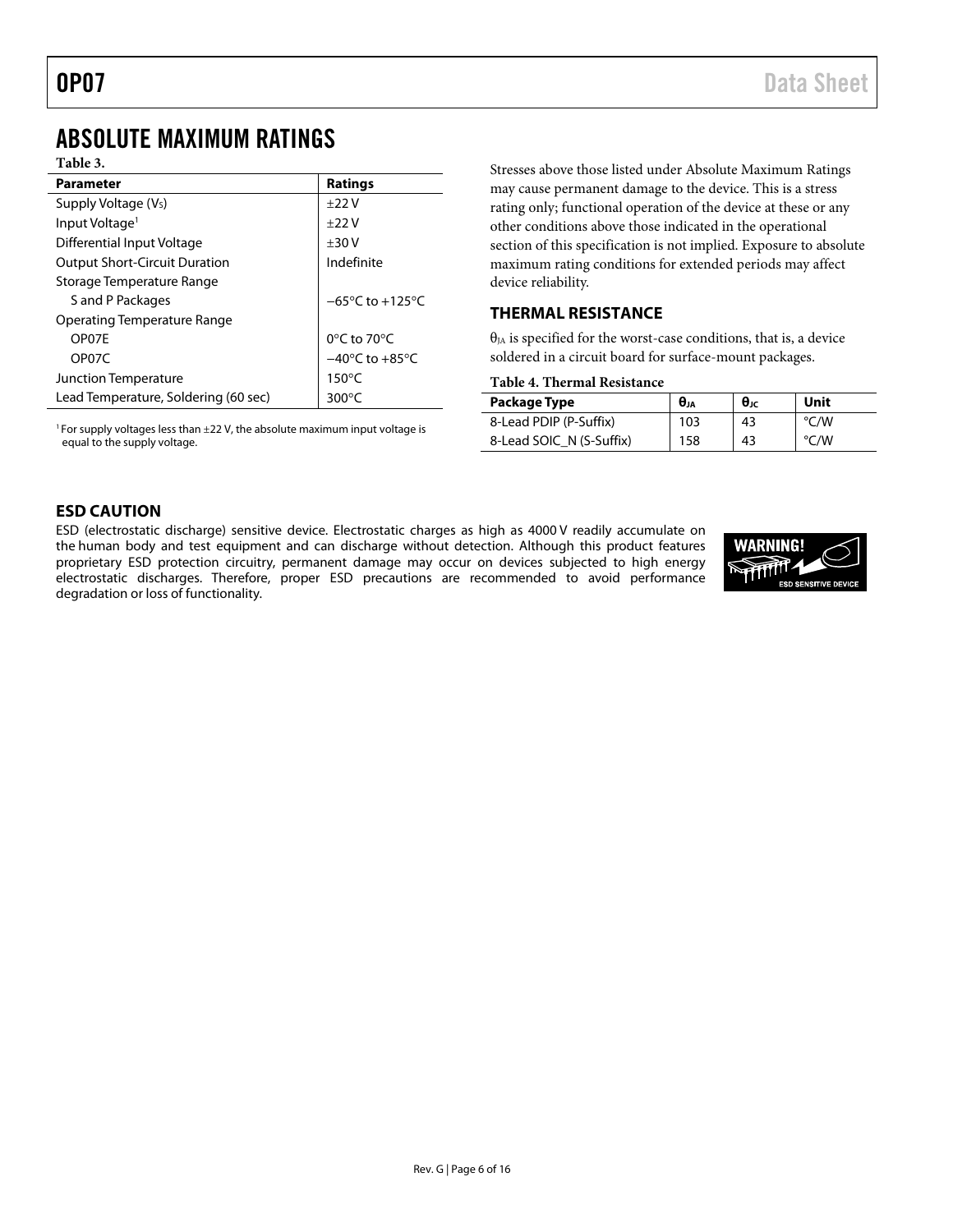## <span id="page-6-0"></span>TYPICAL PERFORMANCE CHARACTERISTICS



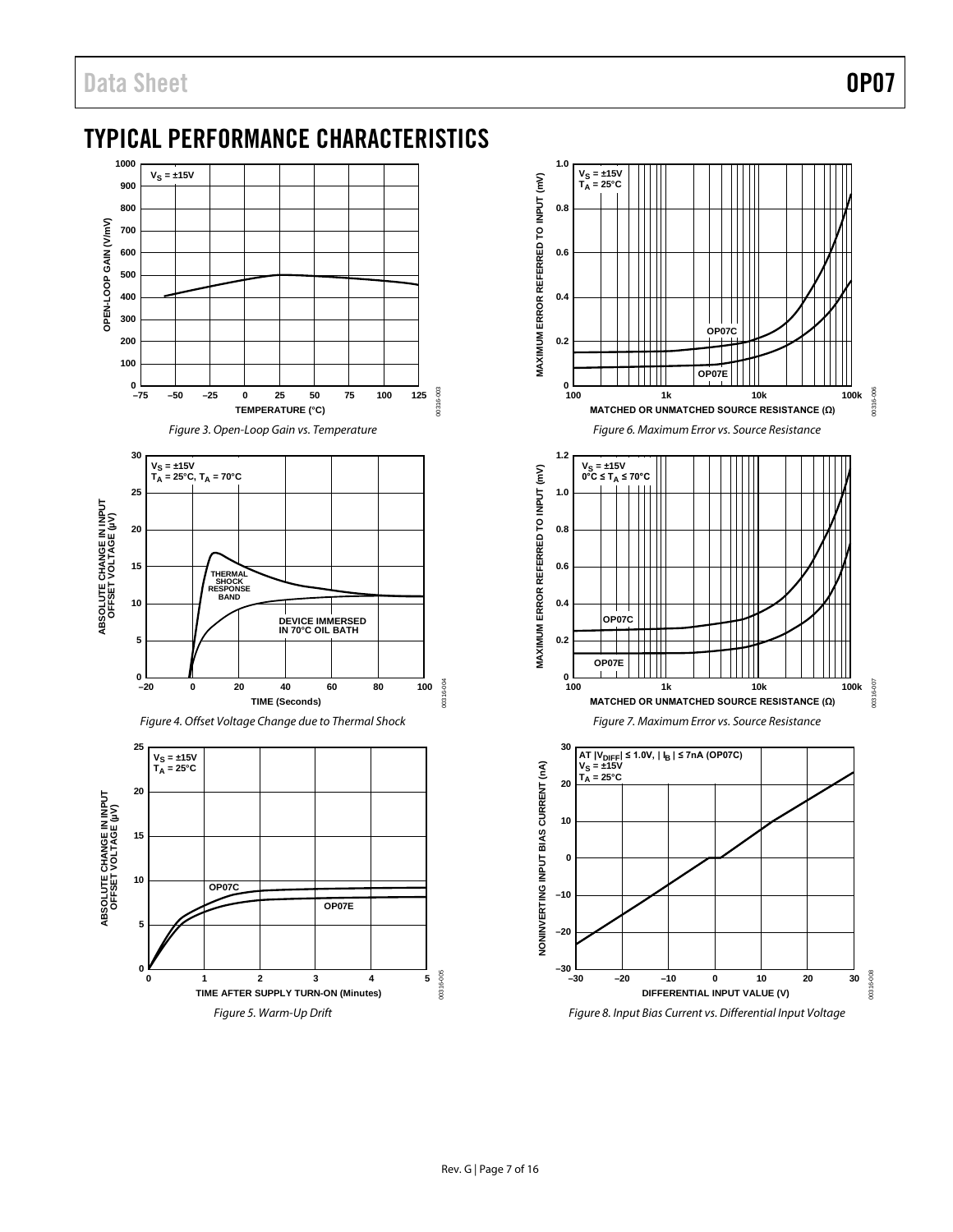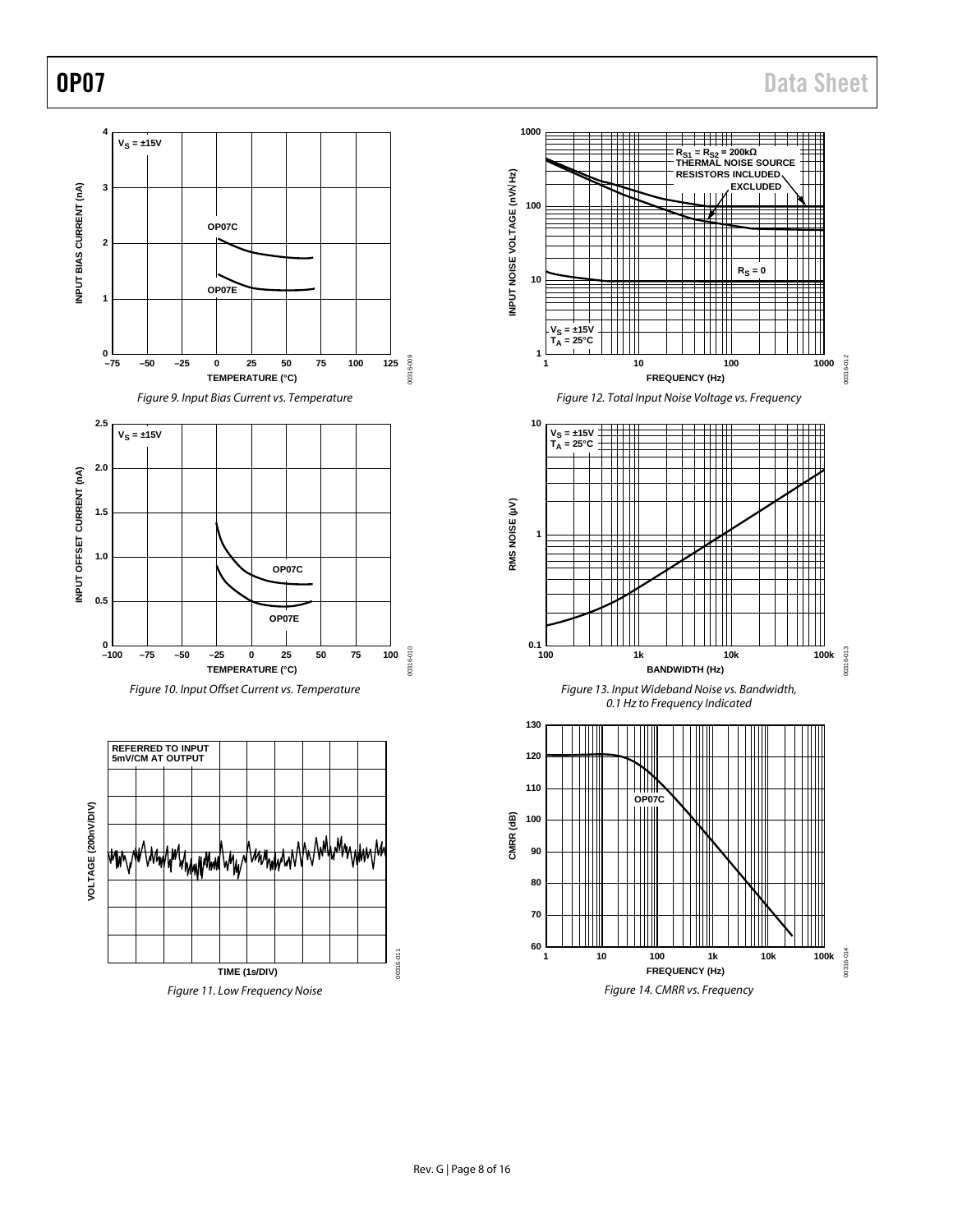





*Figure 18. Closed-Loop Frequency Response for Various Gain Configurations*

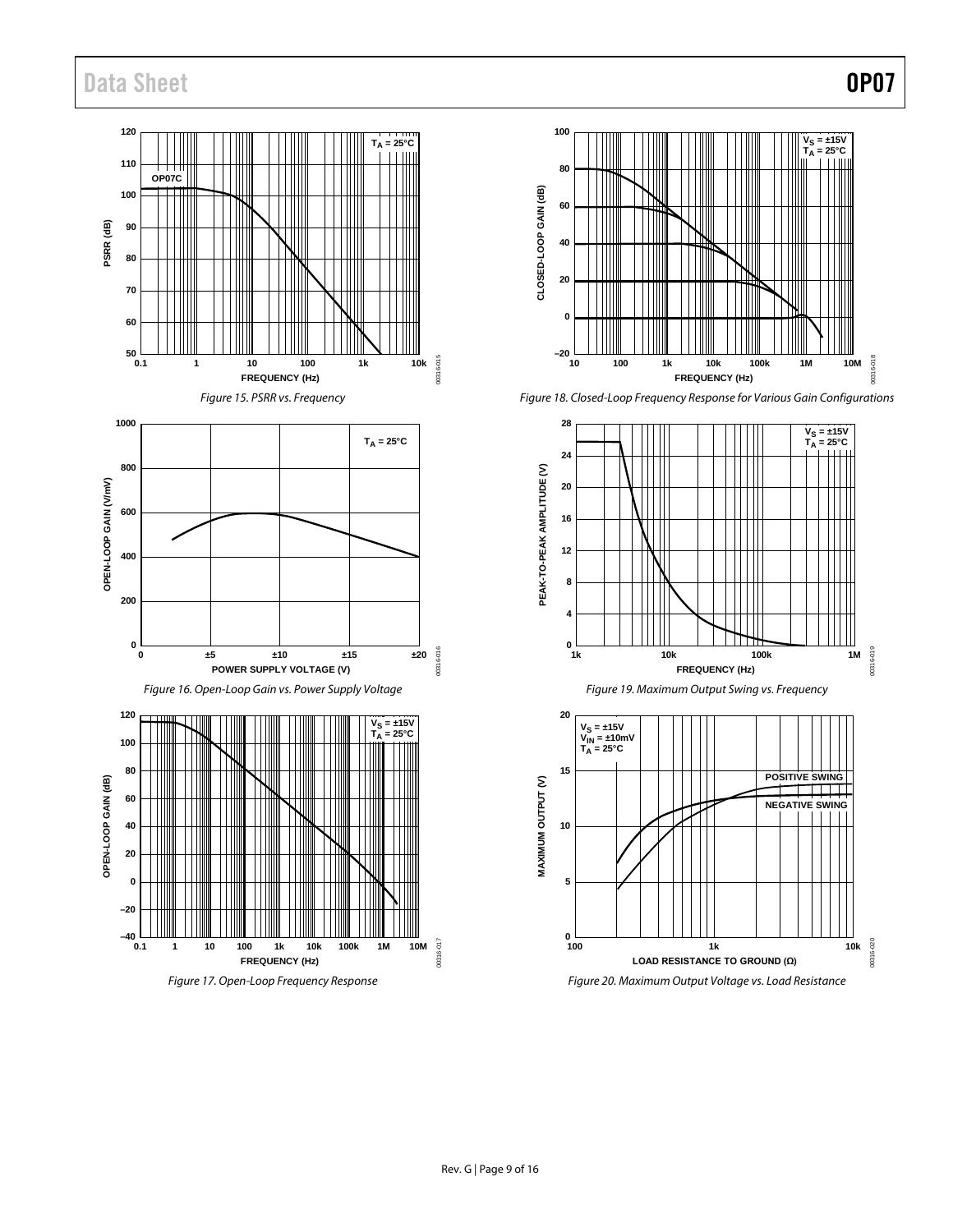

*Figure 23. Untrimmed Offset Voltage vs. Temperature*



*Figure 24. Trimmed Offset Voltage vs. Temperature*

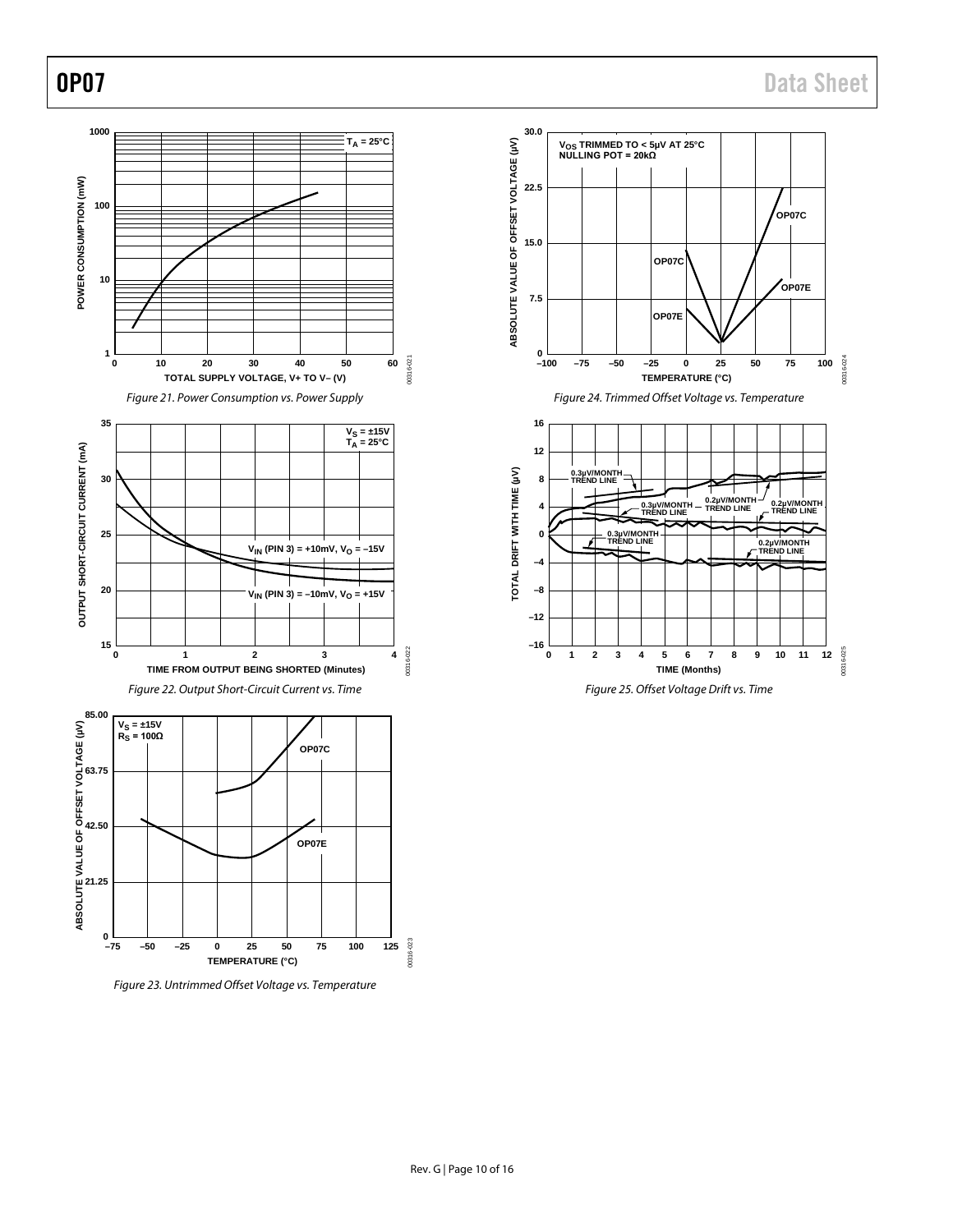### <span id="page-10-0"></span>TYPICAL APPLICATIONS



*Figure 26. Typical Offset Voltage Test Circuit*



*Figure 27. Typical Low Frequency Noise Circuit*



*Figure 28. Optional Offset Nulling Circuit*



*Figure 29. Absolute Value Circuit*



#### **NOTES 1. PINOUT SHOWN FOR P PACKAGE**

*Figure 30. High Speed, Low VOS Composite Amplifier*



*Figure 31. Adjustment-Free Precision Summing Amplifier*

00316-030 00316-030

00316-031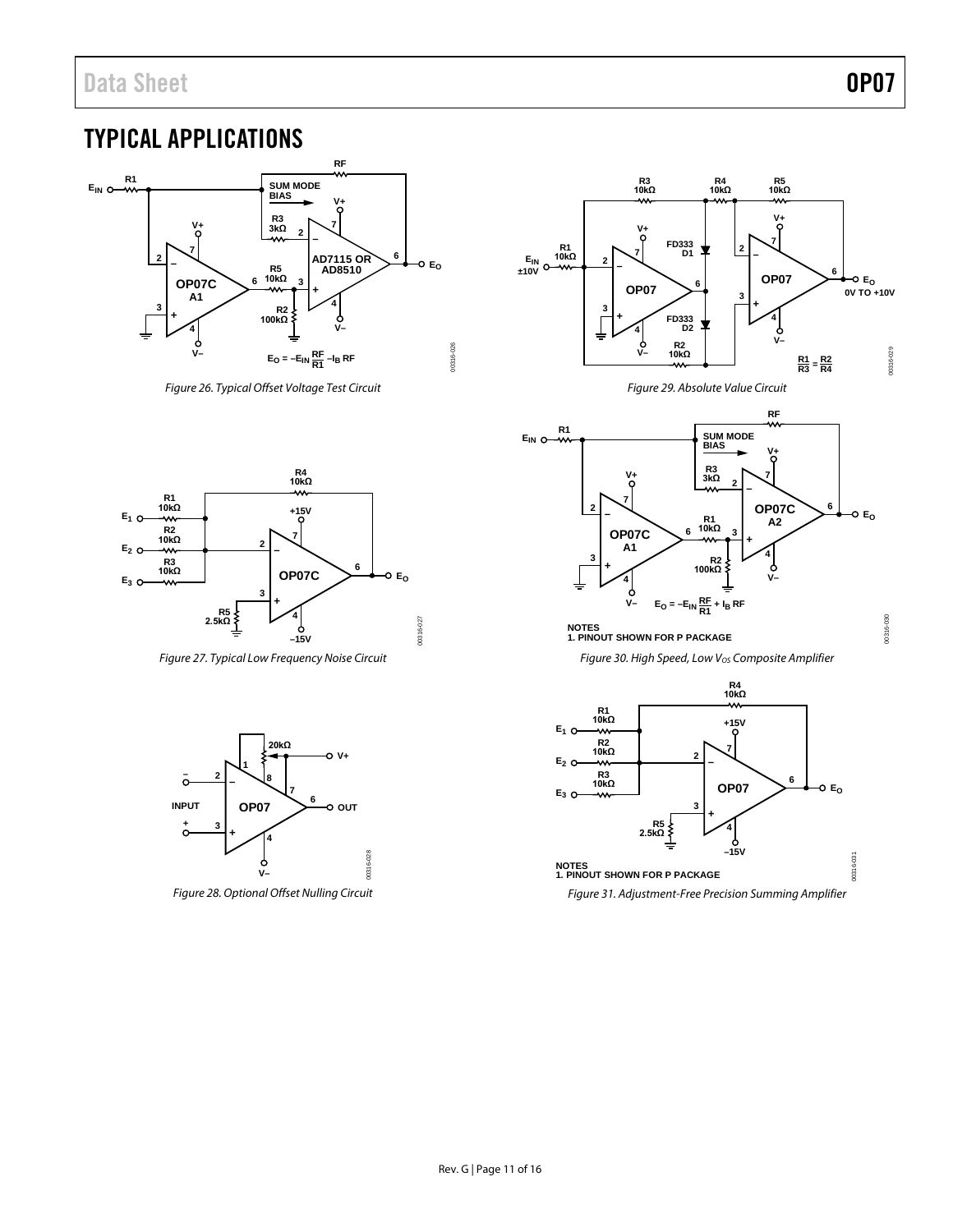

*Figure 33. Precision Absolute-Value Circuit*

### <span id="page-11-0"></span>**APPLICATIONS INFORMATION**

The OP07 provides stable operation with load capacitance of up to 500 pF and ±10 V swings; larger capacitances should be decoupled with a 50  $\Omega$  decoupling resistor.

Stray thermoelectric voltages generated by dissimilar metals at the contacts to the input terminals can degrade drift performance. Therefore, best operation is obtained when both input contacts are maintained at the same temperature, preferably close to the package temperature.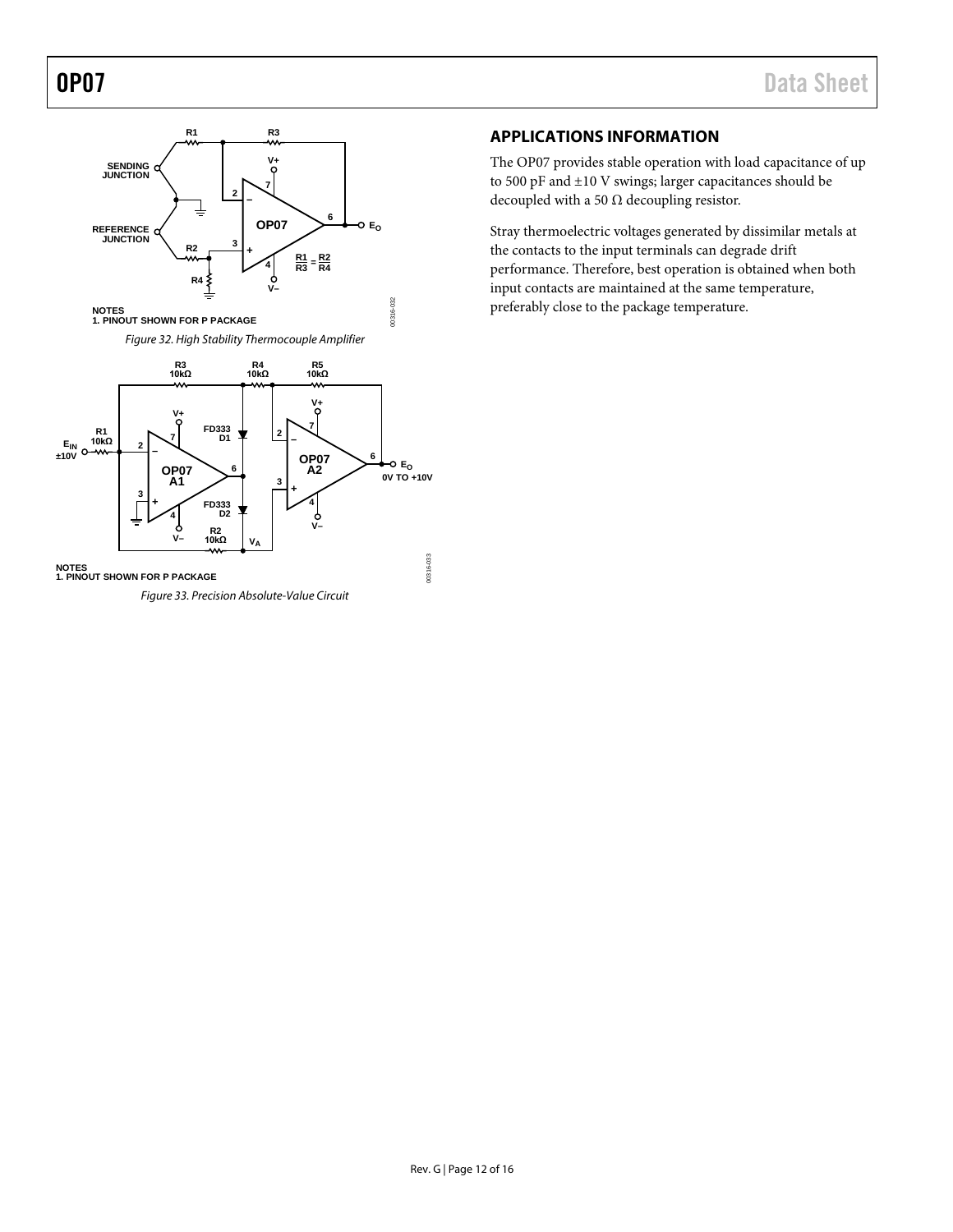### <span id="page-12-0"></span>OUTLINE DIMENSIONS



(IN PARENTHESES) ARE ROUNDED-OFF INCH EQUIVALENTS FOR<br>REFERENCE ONLY AND ARE NOT APPROPRIATE FOR USE IN DESIGN.<br>CORNER LEADS MAY BE CONFIGURED AS WHOLE OR HALF LEADS.

*Figure 35. 8-Lead Plastic Dual-in-Line Package [PDIP] P-Suffix (N-8) Dimensions shown in inches and (millimeters)*

**070606-A**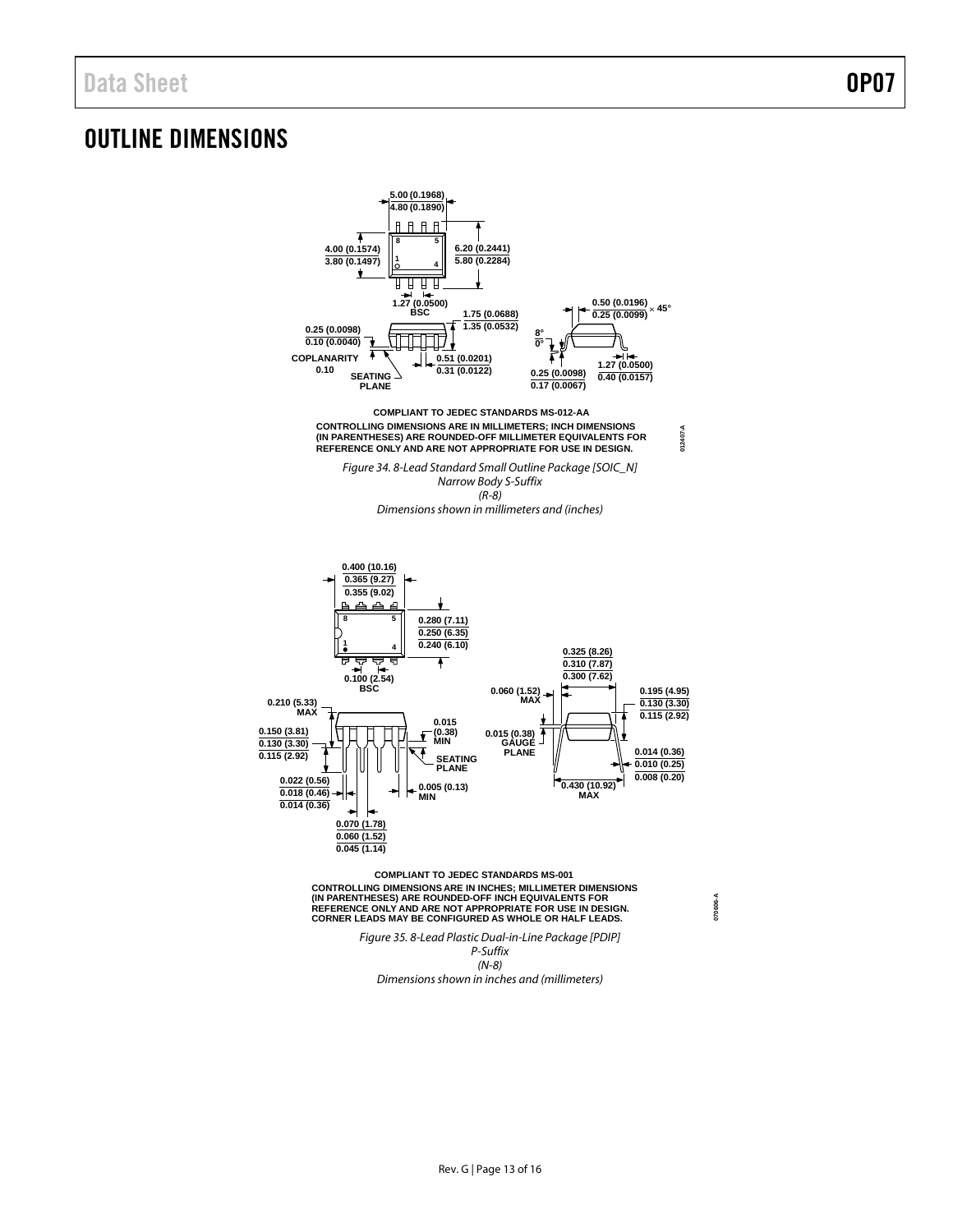#### <span id="page-13-0"></span>**ORDERING GUIDE**

| Model <sup>1</sup> | <b>Temperature Range</b>           | <b>Package Description</b> | <b>Package Option</b> |
|--------------------|------------------------------------|----------------------------|-----------------------|
| OP07EPZ            | 0°C to 70°C                        | 8-Lead PDIP                | N-8 (P-Suffix)        |
| OP07CPZ            | $-40^{\circ}$ C to $+85^{\circ}$ C | 8-Lead PDIP                | N-8 (P-Suffix)        |
| OP07CSZ            | $-40^{\circ}$ C to $+85^{\circ}$ C | 8-Lead SOIC N              | R-8 (S-Suffix)        |
| OP07CSZ-REEL       | $-40^{\circ}$ C to $+85^{\circ}$ C | 8-Lead SOIC N              | R-8 (S-Suffix)        |
| OP07CSZ-REEL7      | $-40^{\circ}$ C to $+85^{\circ}$ C | 8-Lead SOIC N              | R-8 (S-Suffix)        |

<span id="page-13-1"></span> $1 Z =$  RoHS Compliant Part.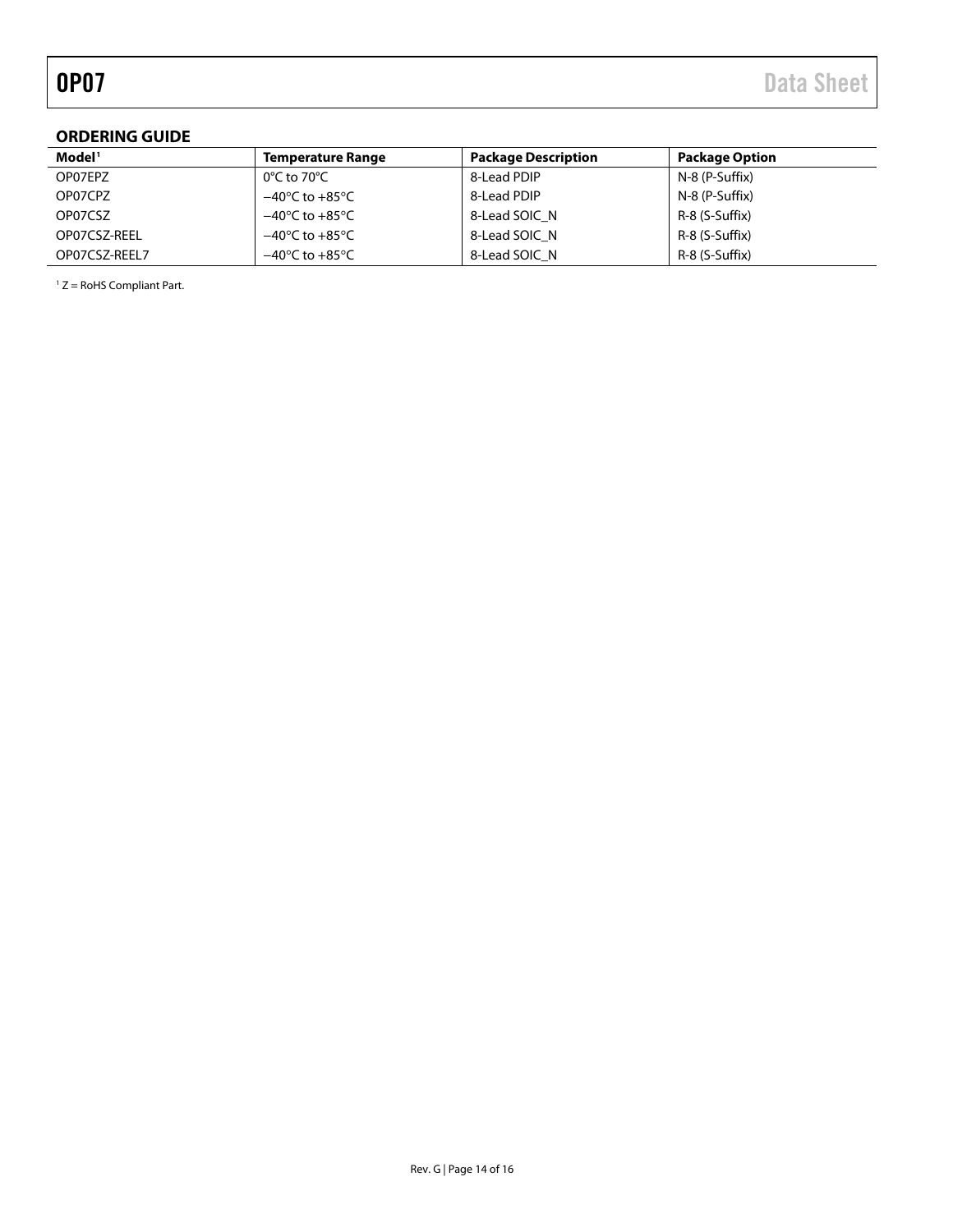## **NOTES**